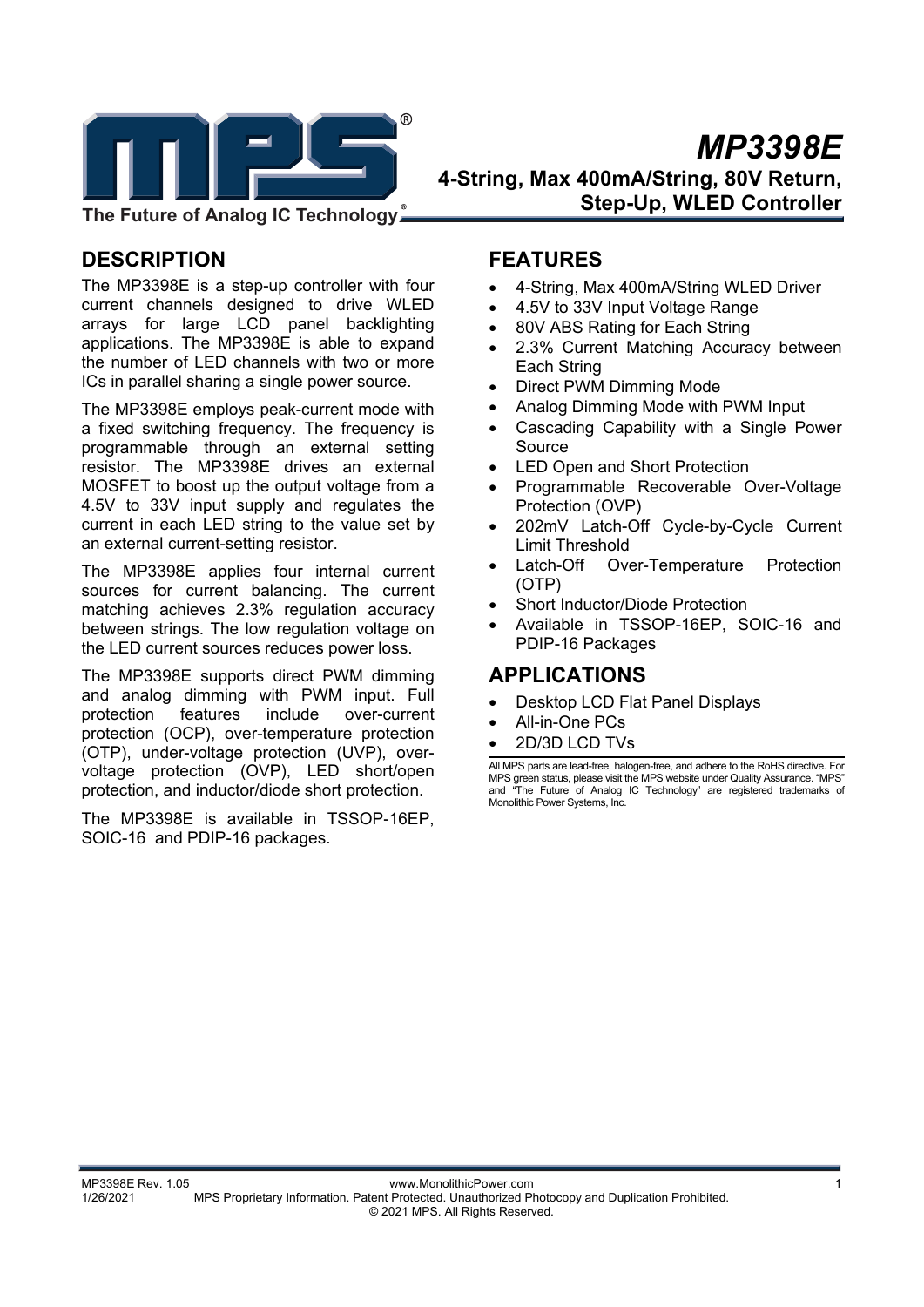

## **TYPICAL APPLICATION**

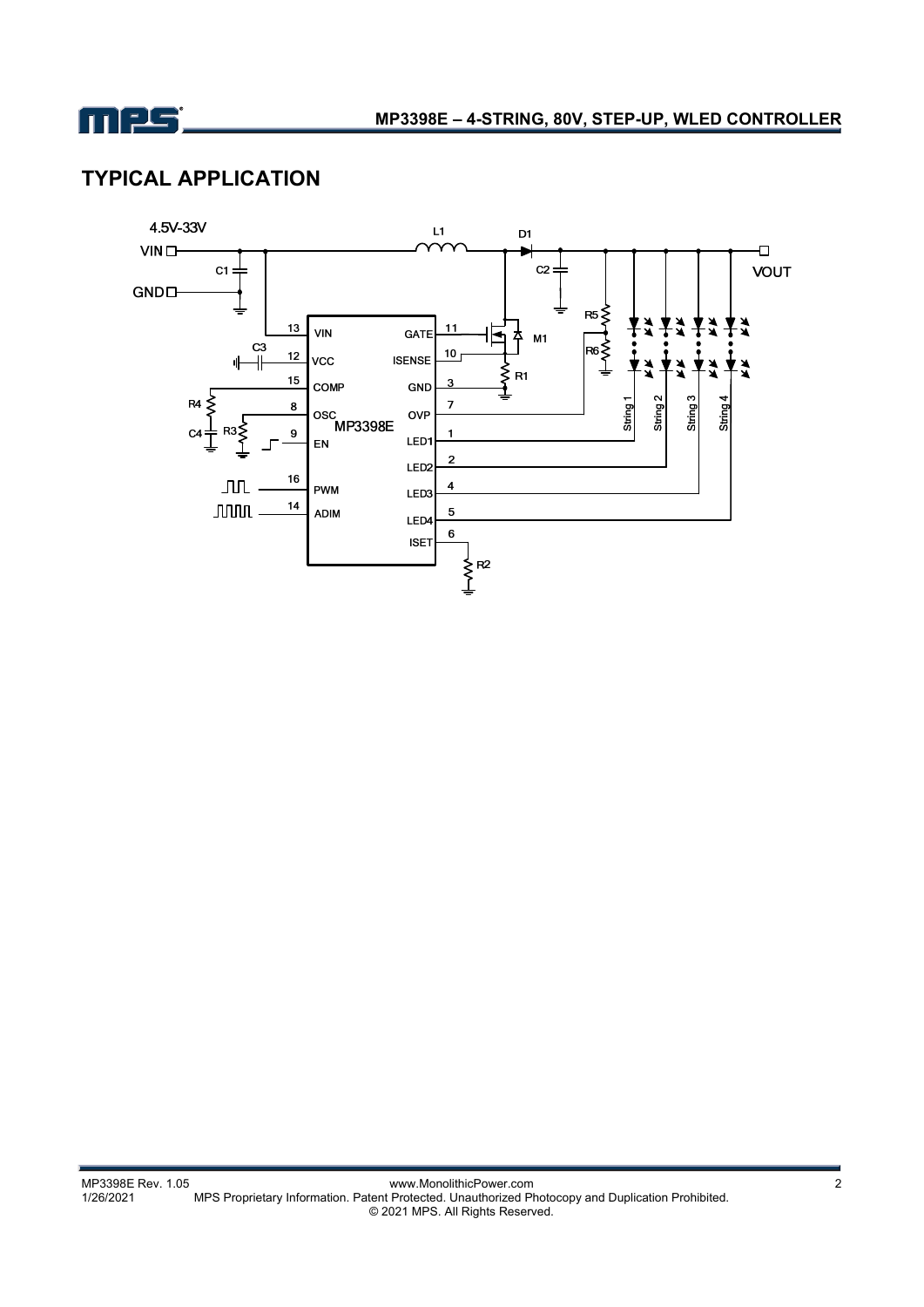

### **ORDERING INFORMATION**

| <b>Part Number</b> | Package               | <b>Top Marking</b> |  |
|--------------------|-----------------------|--------------------|--|
| MP3398EGF*         | TSSOP-16FP            | See Below          |  |
| MP3398EGP**        | PDIP-16               | See Below          |  |
| MP3398EGS***       | SOLC16 <sup>(1)</sup> | See Below          |  |

\* For Tape & Reel, add suffix –Z (e.g. MP3398EGF–Z)

\*\* For Tape & Reel, add suffix –Z (e.g. MP3398EGP–Z)

\*\*\* For Tape & Reel, add suffix –Z (e.g. MP3398EGS–Z)

#### **NOTE**:

1) For the MP3398E with the SOIC16 package, check with the factory to ensure that the product is in stock.

# **TOP MARKING (MP3398EGF)** MPSYYWW **MP3398E**

LLLLLL

MPS: MPS prefix YY: Year code WW: Week code MP3398E: Part number LLLLLL: Lot number

### **TOP MARKING (MP3398EGP)**

<u>MPSYYWW</u>

MP3398E

LLLLLLLL

MPS: MPS prefix YY: Year code WW: Week code MP3398E: Part number LLLLLLLL: Lot number

### **TOP MARKING (MP3398EGS)**

MPSYYWW MP3398E

### LLLLLL

MPS: MPS prefix YY: Year code WW: Week code MP3398E: Part number LLLLLLLL: Lot number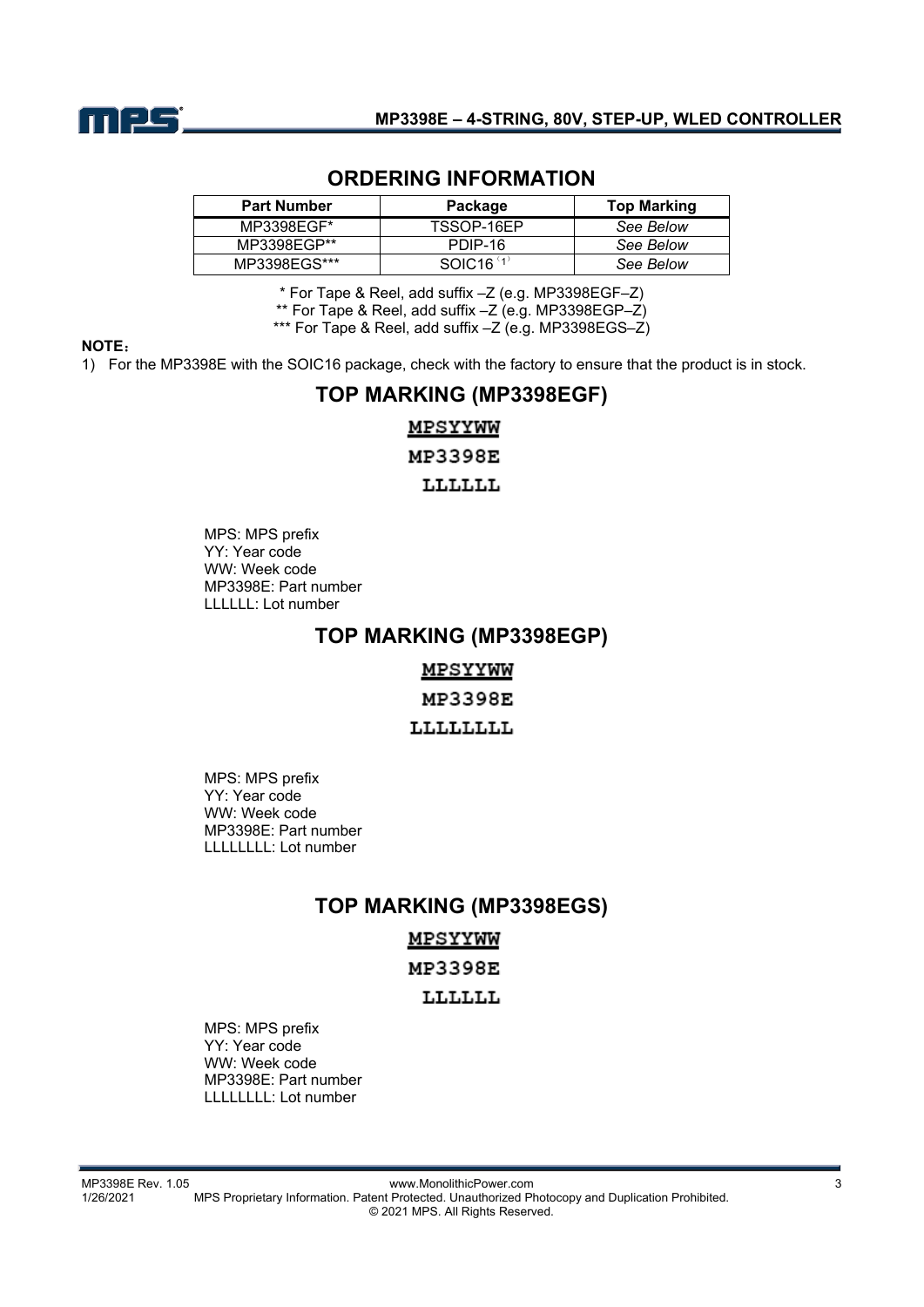

### **MP3398E – 4-STRING, 80V, STEP-UP, WLED CONTROLLER**

| PAUNAUE REFERENUE                                                                                                                                                                                                             |                                                                                               |                                                                                                                                                                                                              |                                                                                                                                                           |                                                                                                                                    |                                                                                                                                                             |  |  |
|-------------------------------------------------------------------------------------------------------------------------------------------------------------------------------------------------------------------------------|-----------------------------------------------------------------------------------------------|--------------------------------------------------------------------------------------------------------------------------------------------------------------------------------------------------------------|-----------------------------------------------------------------------------------------------------------------------------------------------------------|------------------------------------------------------------------------------------------------------------------------------------|-------------------------------------------------------------------------------------------------------------------------------------------------------------|--|--|
| <b>TOP VIEW</b>                                                                                                                                                                                                               |                                                                                               |                                                                                                                                                                                                              |                                                                                                                                                           |                                                                                                                                    |                                                                                                                                                             |  |  |
| LED1<br><br>Ö<br>$\overline{2}$<br>LED2<br>GND  <br>$\mathbf{3}$<br>LED3<br>$\overline{a}$<br><b>Exposed Pad</b><br>Connect to GND:<br>5<br>LED4<br>6<br><b>ISET</b><br>$\overline{7}$<br><b>OVP</b><br>""<br>8<br><b>OSC</b> | 16 PWM<br>$15$ COMP<br>ADIM<br>14<br>$13$ VIN<br>$12$ VCC<br>$11$ GATE<br>10 ISENSE<br>$9$ EN | $\mathbf{1}$<br>LED4<br>$\circ$<br>$\overline{2}$<br><b>ISET</b><br>OVP<br>$\mathbf{3}$<br><b>OSC</b><br>$\overline{4}$<br>5<br>EN<br>6<br><b>ISENSE</b><br><b>GATE</b><br>$\overline{7}$<br>8<br><b>VCC</b> | 16<br>LED <sub>3</sub><br>$15$ GND<br>14 LED <sub>2</sub><br>13<br>LED1<br>12<br><b>PWM</b><br><b>COMP</b><br>11<br>10<br><b>ADIM</b><br>9 <br><b>VIN</b> | $\bigcirc$<br>LED4<br>$\overline{2}$<br>ISET  <br>OVP $\sqrt{3}$<br>$OSC$ 4<br>$EN \vert 5$<br>ISENSE $6$<br>$GATE$ 7<br>$VCC$ $8$ | $16$ LED3<br>$\overline{15}$ GND<br>$\overline{14}$ LED <sub>2</sub><br>$\overline{13}$ LED1<br>$12$ PWM<br>$11$ COMP<br>$10$ ADIM<br>$\overline{9}$<br>VIN |  |  |
| TSSOP-16EP                                                                                                                                                                                                                    |                                                                                               | <b>PDIP-16</b>                                                                                                                                                                                               |                                                                                                                                                           |                                                                                                                                    | <b>SOIC-16</b>                                                                                                                                              |  |  |

## **PACKAGE REFERENCE**

### **ABSOLUTE MAXIMUM RATINGS (1)**

| Continuous power dissipation $(T_A = 25^{\circ}C)^{(2)}$ |  |
|----------------------------------------------------------|--|
|                                                          |  |
|                                                          |  |
|                                                          |  |
|                                                          |  |
|                                                          |  |
| Storage temperature -60°C to +150°C                      |  |

#### *Recommended Operating Conditions* **(3)**

| Operating junction temp-40°C to +125°C |  |
|----------------------------------------|--|

### *Thermal Resistance*  $^{(4)}$  *θJ<sub>A</sub> θJ<sub>C</sub>* TSSOP-16 EP ........................ 45 ...... 10 ... °C/W PDIP-16 .................................. 90 ...... 25 ... °C/W SOIC-16……………………… …80……35....°C/W

#### **NOTES:**

- 2) The maximum allowable power dissipation is a function of the maximum junction temperature  $T_J$  (MAX), the junction-toambient thermal resistance θ<sub>JA</sub>, and the ambient temperature TA. The maximum allowable continuous power dissipation at any ambient temperature is calculated by  $P_D$  (MAX) = (TJ) (MAX)-TA)/θJA. Exceeding the maximum allowable power dissipation produces an excessive die temperature, causing the regulator to go into thermal shutdown. Internal thermal shutdown circuitry protects the device from permanent damage.
- 3) The device is not guaranteed to function outside of its operating conditions.
- *4)* Measured on JESD51-7, 4-layer PCB.

<sup>1)</sup> Exceeding these ratings may damage the device.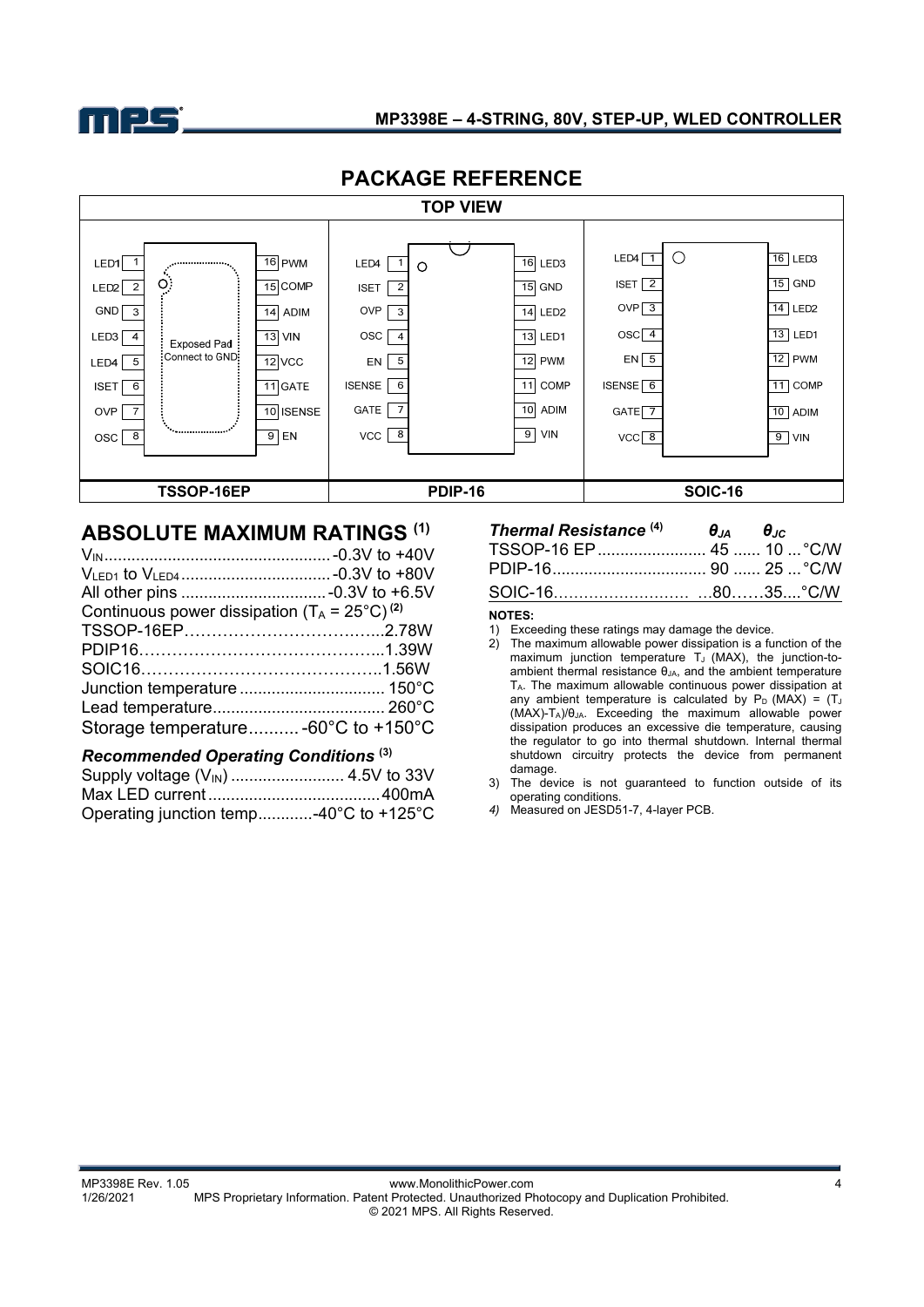

## **ELECTRICAL CHARACTERISTICS**

 $V_{IN}$  = 12V,  $V_{EN}$  = 5V,  $T_A$  = 25°C, unless otherwise noted.

| <b>Parameters</b>                      | Symbol              | <b>Condition</b>                                               | Min  | <b>Typ</b>     | <b>Max</b> | <b>Unit</b> |
|----------------------------------------|---------------------|----------------------------------------------------------------|------|----------------|------------|-------------|
| General                                |                     |                                                                |      |                |            |             |
| Operating input voltage                | $V_{IN}$            |                                                                | 4.5  |                | 33         | V           |
| Supply current (quiescent)             | $I_{\mathsf{Q}}$    | $V_{IN}$ = 12V, no switching                                   |      | 3.85           | 4.5        | mA          |
| Supply current (shutdown)              | $I_{ST}$            | $V_{EN} = 0V$ , $V_{IN} = 12V$                                 |      |                | 1          | μA          |
| LDO output voltage                     | $V_{\rm CC}$        | $7V < V_{IN} < 28V$<br>0 < I <sub>VCC</sub> < 10 <sub>mA</sub> | 5.5  | 5.9            | 6.3        | V           |
| VCC UVLO threshold                     | VIN_UVLO            | Rising edge                                                    | 3.7  | 4              | 4.3        | V           |
| VCC UVLO hysteresis                    |                     |                                                                |      | 350            |            | mV          |
| EN high voltage                        | VEN_HIGH            | V <sub>EN</sub> rising                                         | 1.5  |                |            | V           |
| EN low voltage                         | <b>VEN LOW</b>      | V <sub>EN</sub> falling                                        |      |                | 0.6        | V           |
| <b>Step-Up Converter</b>               |                     |                                                                |      |                |            |             |
| Gate driver sourcing<br>impedance      |                     | $V_{CC}$ = 5.9V, $V_{GATE}$ = 5.9V                             |      | 4              |            | Ω           |
| Gate driver sinking<br>impedance       |                     | $V_{CC}$ = 5.9V, $I_{GATE}$ = 10mA                             |      | 2.5            |            | Ω           |
| Switching frequency                    | fsw                 | $R$ osc = 100k $\Omega$                                        | 305  | 382            | 460        | kHz         |
| OSC voltage                            | Vosc                | $Rosc = 100k\Omega$ , fsw = 382kHz                             | 0.77 | 0.8            | 0.83       | V           |
| Maximum duty cycle                     | D <sub>MAX</sub>    | $Rosc = 100k\Omega$                                            | 90   |                |            | $\%$        |
| Cycle-by-cycle ISENSE<br>current limit |                     |                                                                | 180  | 202            | 224        | mV          |
| COMP source current limit              | <b>COMP SOLI</b>    | $1V <$ COMP $<$ 2.9V                                           |      | 30             |            | μA          |
| <b>COMP</b> sink current limit         | <b>COMP SILI</b>    | $1V <$ COMP $<$ 2.9V                                           |      | 18             |            | μA          |
| COMP transconductance                  | GCOMP               | $\Delta$ Icomp = $\pm$ 10µA                                    |      | 120            |            | µA/V        |
| <b>Current Dimming</b>                 |                     |                                                                |      |                |            |             |
| PWM input low threshold                | V <sub>PWM_LO</sub> | <b>VPWM</b> falling                                            |      |                | 0.4        | V           |
| PWM input high threshold               | V <sub>PWM</sub> HI | V <sub>PWM</sub> rising                                        | 1.5  |                |            | V           |
| ADIM input low threshold               | VADIM LO            | <b>VADIM</b> falling                                           |      |                | 0.4        | V           |
| ADIM input high threshold              | $V_{ADIM_HI}$       | VADIM rising                                                   | 1.5  |                |            | V           |
| <b>Current Regulation</b>              |                     |                                                                |      |                |            |             |
| <b>ISET</b> voltage                    | <b>VISET</b>        |                                                                | 1.95 | $\overline{2}$ | 2.05       | V           |
| LEDX average current                   | <b>ILED</b>         | $R_{\text{ISET}} = 100.8 \text{k}\Omega$                       | 192  | 202            | 212        | mA          |
| Current matching (5)                   |                     | $I_{LED} = 200mA$                                              |      |                | 2.3        | $\%$        |
| LEDX regulation voltage                |                     | $I_{LED} = 200mA$                                              |      | 430            |            | mV          |
|                                        |                     | $I_{LED} = 60mA$                                               |      | 285            |            | mV          |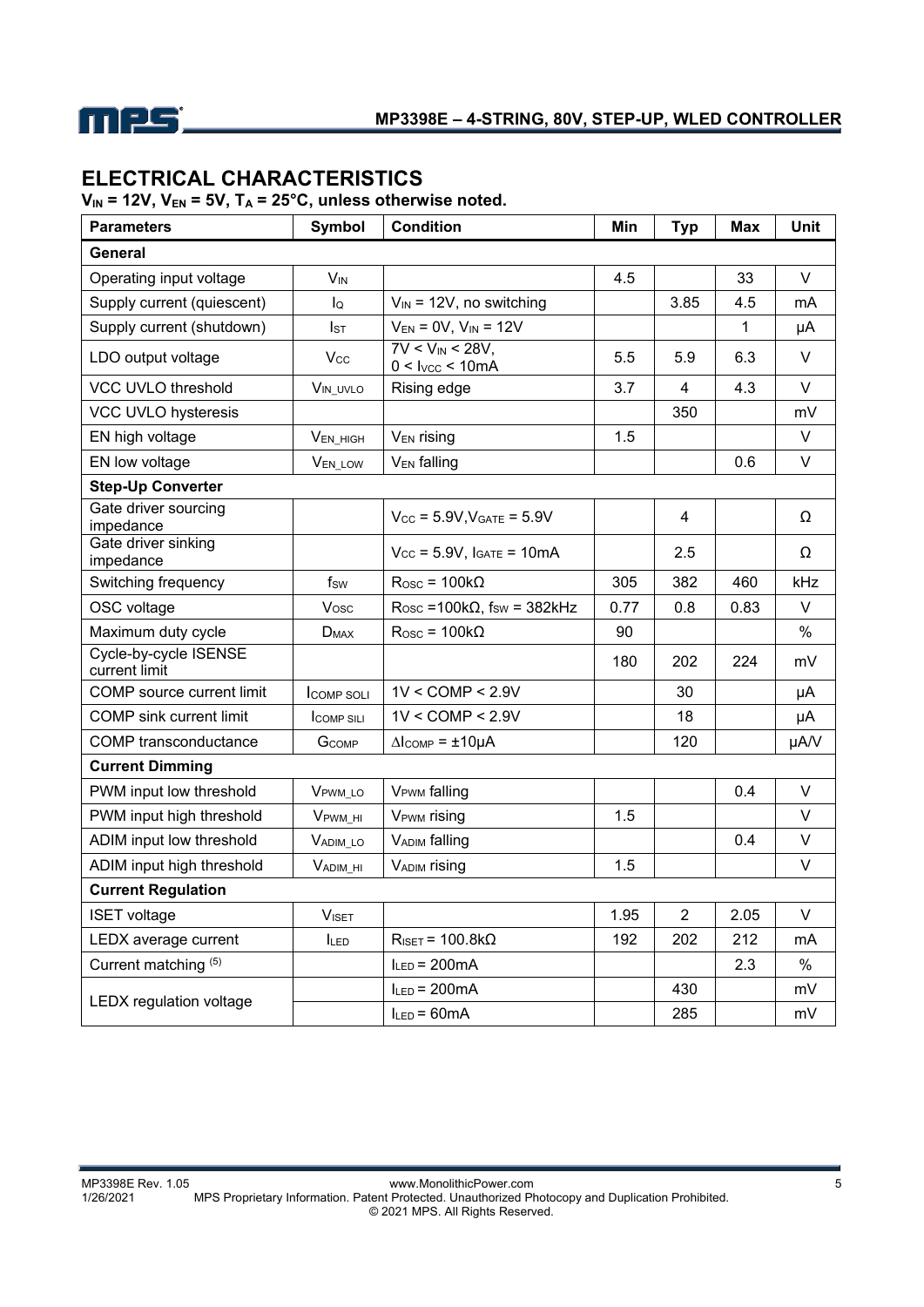

# **ELECTRICAL CHARACTERISTICS** *(continued)*

 $V_{IN}$  = 12V,  $V_{EN}$  = 5V,  $T_A$  = 25°C, unless otherwise noted.

| <b>Parameters</b>            | Symbol                     | <b>Condition</b>        | Min | Typ | <b>Max</b> | Unit        |  |  |
|------------------------------|----------------------------|-------------------------|-----|-----|------------|-------------|--|--|
| <b>Protection</b>            |                            |                         |     |     |            |             |  |  |
| OVP threshold                | Vovp_ov                    |                         | 1.9 | 2.0 | 2.1        |             |  |  |
| <b>OVP UVLO threshold</b>    | Vovp uv                    | Step-up converter fails |     | 55  |            | mV          |  |  |
| <b>LEDX UVLO threshold</b>   | VLEDX_UV                   |                         |     | 200 |            | mV          |  |  |
| LEDX over-voltage threshold  | V <sub>LEDX_OV</sub>       |                         | 7.2 | 8   | 8.8        |             |  |  |
| Thermal protection threshold | $\mathsf{T}_{\texttt{ST}}$ |                         |     | 130 |            | $^{\circ}C$ |  |  |

**NOTE :** 

5) Matching is defined as the difference between the maximum to minimum current divided by 2 times the average current.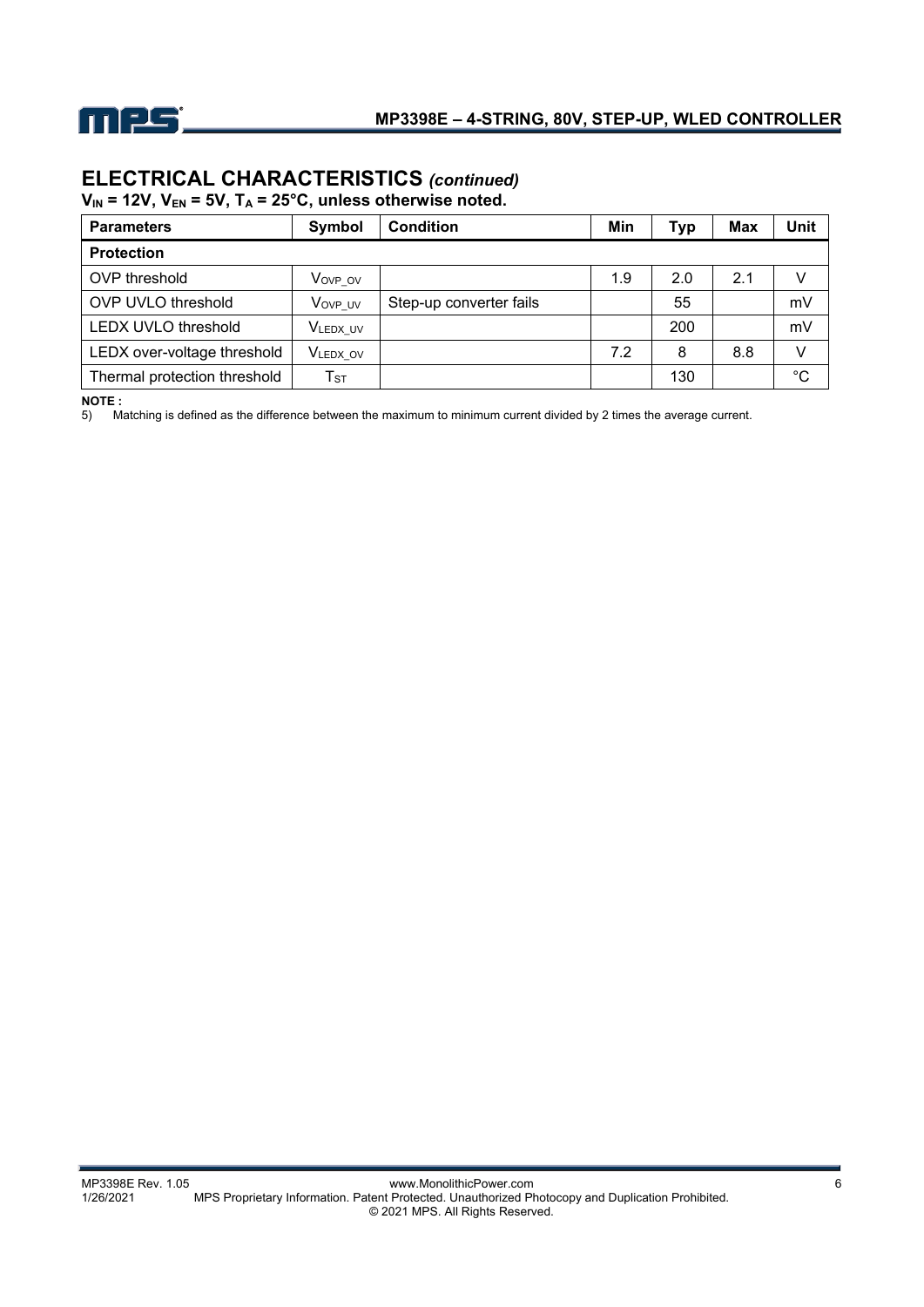

### **TYPICAL CHARACTERISTICS**



MP3398E Rev. 1.05 www.MonolithicPower.com<br>1/26/2021 MPS Proprietary Information. Patent Protected. Unauthorized Photocopy and Duplication Prohibited. MPS Proprietary Information. Patent Protected. Unauthorized Photocopy and Duplication Prohibited. © 2021 MPS. All Rights Reserved.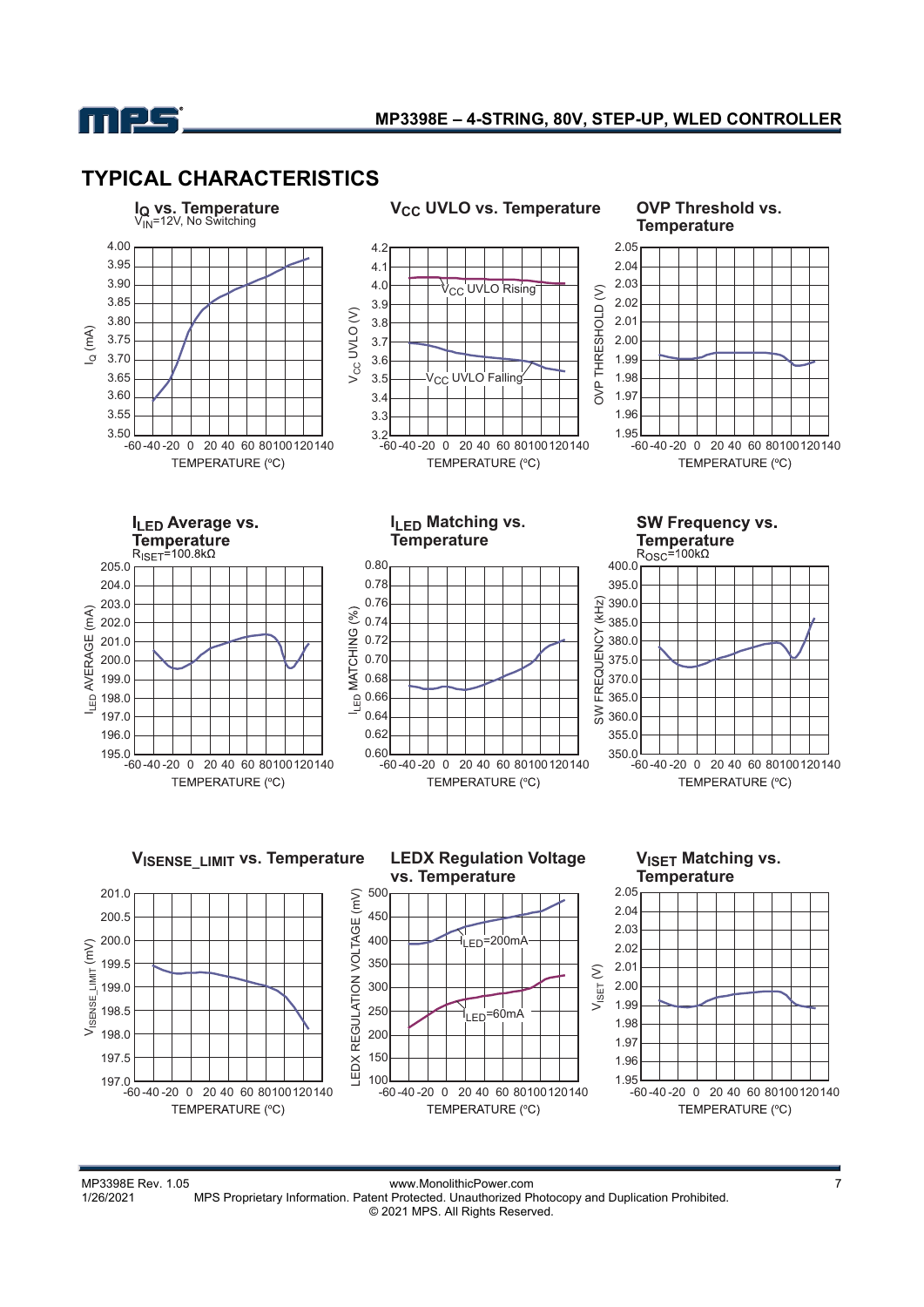

### **TYPICAL PERFORMANCE CHARACTERISTICS**

V<sub>IN</sub> = 19V, V<sub>EN</sub> = 3.3V, 120mA/string, 4 strings, 20 LEDs in series, T<sub>A</sub> = 25°C, unless otherwise **noted.**





MP3398E Rev. 1.05 www.MonolithicPower.com<br>1/26/2021 MPS Proprietary Information. Patent Protected. Unauthorized Photocopy and Duplication Prohibited. MPS Proprietary Information. Patent Protected. Unauthorized Photocopy and Duplication Prohibited. © 2021 MPS. All Rights Reserved.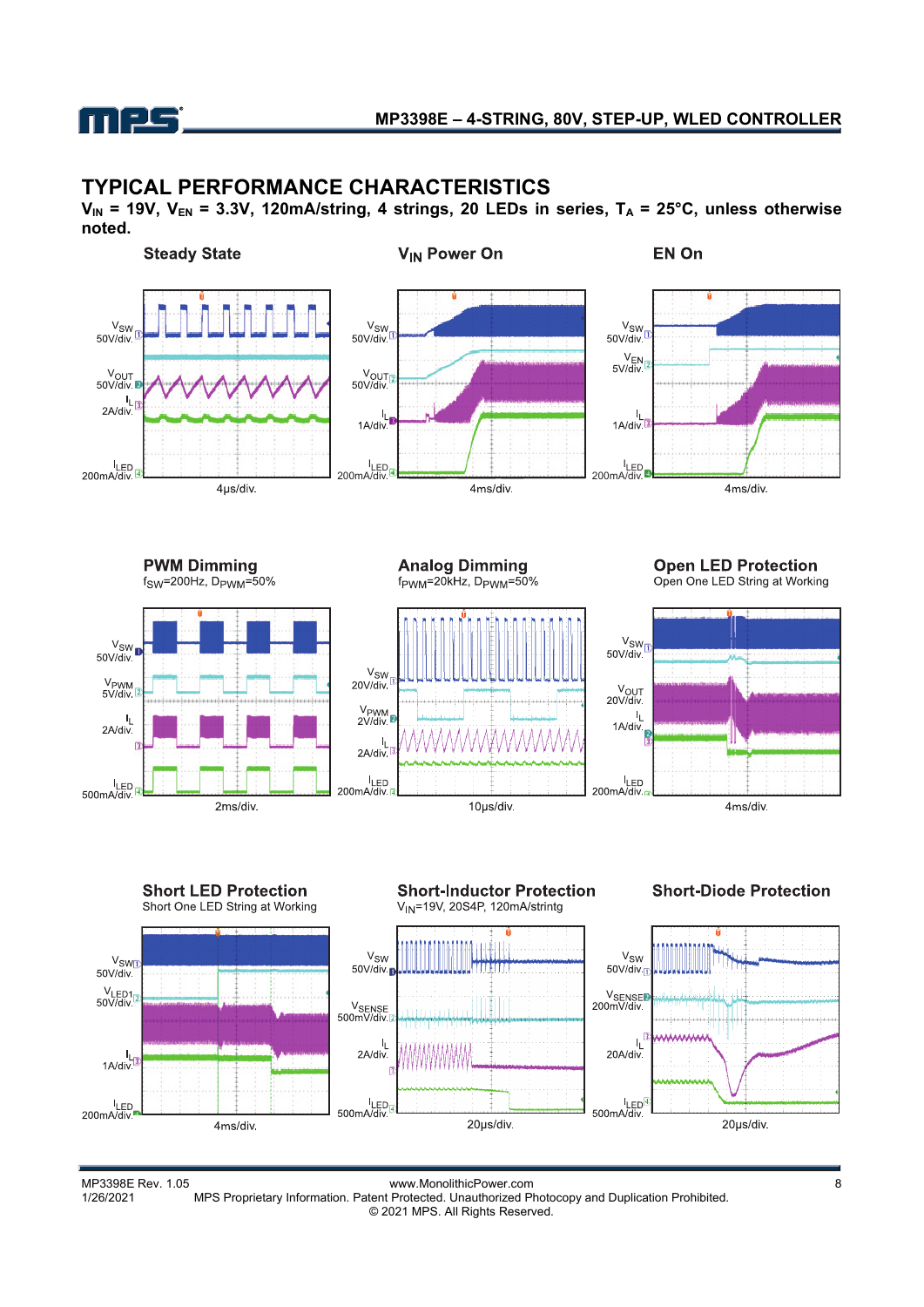

## **PIN FUNCTIONS**

| <b>TSSOP-16</b><br>Pin# | <b>PDIP-16/</b><br><b>SOIC-16</b><br>Pin # | <b>Name</b>      | <b>Description</b>                                                                                                                                                                                                                                                                                                                                                                                                                                                                                                                                                                             |
|-------------------------|--------------------------------------------|------------------|------------------------------------------------------------------------------------------------------------------------------------------------------------------------------------------------------------------------------------------------------------------------------------------------------------------------------------------------------------------------------------------------------------------------------------------------------------------------------------------------------------------------------------------------------------------------------------------------|
| 1                       | 13                                         | LED1             | LED string 1 current input. LED1 is the open-drain output of an internal<br>dimming control switch. Connect the LED string 1 cathode to LED1.                                                                                                                                                                                                                                                                                                                                                                                                                                                  |
| $\overline{2}$          | 14                                         | LED <sub>2</sub> | <b>LED string 2 current input.</b> LED2 is the open-drain output of an internal<br>dimming control switch. Connect the LED string 2 cathode to LED2.                                                                                                                                                                                                                                                                                                                                                                                                                                           |
| 3                       | 15                                         | <b>GND</b>       | Ground.                                                                                                                                                                                                                                                                                                                                                                                                                                                                                                                                                                                        |
| 4                       | 16                                         | LED <sub>3</sub> | LED string 3 current input. LED3 is the open-drain output of an internal<br>dimming control switch. Connect the LED string 3 cathode to LED3.                                                                                                                                                                                                                                                                                                                                                                                                                                                  |
| 5                       | 1                                          | LED4             | LED string 4 current input. LED4 is the open-drain output of an internal<br>dimming control switch. Connect the LED string 4 cathode to LED4.                                                                                                                                                                                                                                                                                                                                                                                                                                                  |
| 6                       | $\overline{2}$                             | <b>ISET</b>      | <b>LED current set.</b> Tie a current-setting resistor from ISET to ground to program<br>the current in each LED string.                                                                                                                                                                                                                                                                                                                                                                                                                                                                       |
| $\overline{7}$          | 3                                          | <b>OVP</b>       | Output over-voltage protection. Connect a resistor divider from output to<br>OVP to program the OVP threshold.                                                                                                                                                                                                                                                                                                                                                                                                                                                                                 |
| 8                       | 4                                          | <b>OSC</b>       | Switching frequency set. Connect a resistor between OSC and GND to set<br>the step-up converter switching frequency. The clock frequency is proportional<br>to the current source from OSC.                                                                                                                                                                                                                                                                                                                                                                                                    |
| 9                       | 5                                          | EN               | <b>Enable control input.</b> A voltage greater than 1.5V turns the part on; a voltage<br>less than 0.6V turns the part off. Do not float EN.                                                                                                                                                                                                                                                                                                                                                                                                                                                   |
| 10                      | 6                                          | <b>ISENSE</b>    | Current sense input. During normal operation, ISENSE senses the voltage<br>across the external inductor current-sensing resistor (RSENSE) for peak-current-<br>mode control. ISENSE also limits the inductor current during every switching<br>cycle. For cascading applications, tie ISENSE of the slave IC to GND. Do not<br>float ISENSE.                                                                                                                                                                                                                                                   |
| 11                      | $\overline{7}$                             | <b>GATE</b>      | Step-up converter power switch driver output. GATE drives the external<br>power N-channel MOSFET device.                                                                                                                                                                                                                                                                                                                                                                                                                                                                                       |
| 12                      | 8                                          | <b>VCC</b>       | The internal 5.9V linear regulator output. VCC provides the power supply for<br>the external MOSFET switch gate driver and the internal control circuitry.<br>Bypass VCC to GND with a ceramic capacitor.                                                                                                                                                                                                                                                                                                                                                                                      |
| 13                      | 9                                          | <b>VIN</b>       | Supply input. VIN must be bypassed locally.                                                                                                                                                                                                                                                                                                                                                                                                                                                                                                                                                    |
| 14                      | 10                                         | <b>ADIM</b>      | Input for analog brightness control. The LED current amplitude is<br>determined by the duty cycle of the PWM signal applied to ADIM. An internal<br>R-C filter (10M $\Omega$ resistor and 100pF capacitor) is integrated into ADIM. A<br>frequency greater than 20kHz is recommended to achieve a better PWM signal<br>filtering performance and ensure that the high-level voltage of VADIM is above<br>1.5V and the low-level voltage is below 0.4V. If Analog dimming is not required,<br>pulling this pin to high voltage (1.5V <vadim <="5V).&lt;/td"></vadim>                            |
| 15                      | 11                                         | <b>COMP</b>      | Step-up converter compensation. COMP compensates for the regulation<br>control loop. Connect a ceramic capacitor or a resistor and capacitor from<br>COMP to GND.                                                                                                                                                                                                                                                                                                                                                                                                                              |
| 16                      | 12                                         | <b>PWM</b>       | Input signal for PWM brightness control. By applying a PWM signal on<br>PWM, the LED current is chopped, and the average current is equal to ISET $x$<br>D <sub>DIM</sub> , where ISET is the LED current value set by a resistor between ISET and<br>GND, and D <sub>DIM</sub> is the duty cycle of the PWM dimming duty cycle. Ensure that<br>the high level voltage is above 1.5V and the low-level voltage is below 0.4V. If<br>PWM is floating, weakly pull it to GND internally. If PWM dimming is not<br>required, pulling this pin to high voltage (1.5V <vpwm <="5V).&lt;/td"></vpwm> |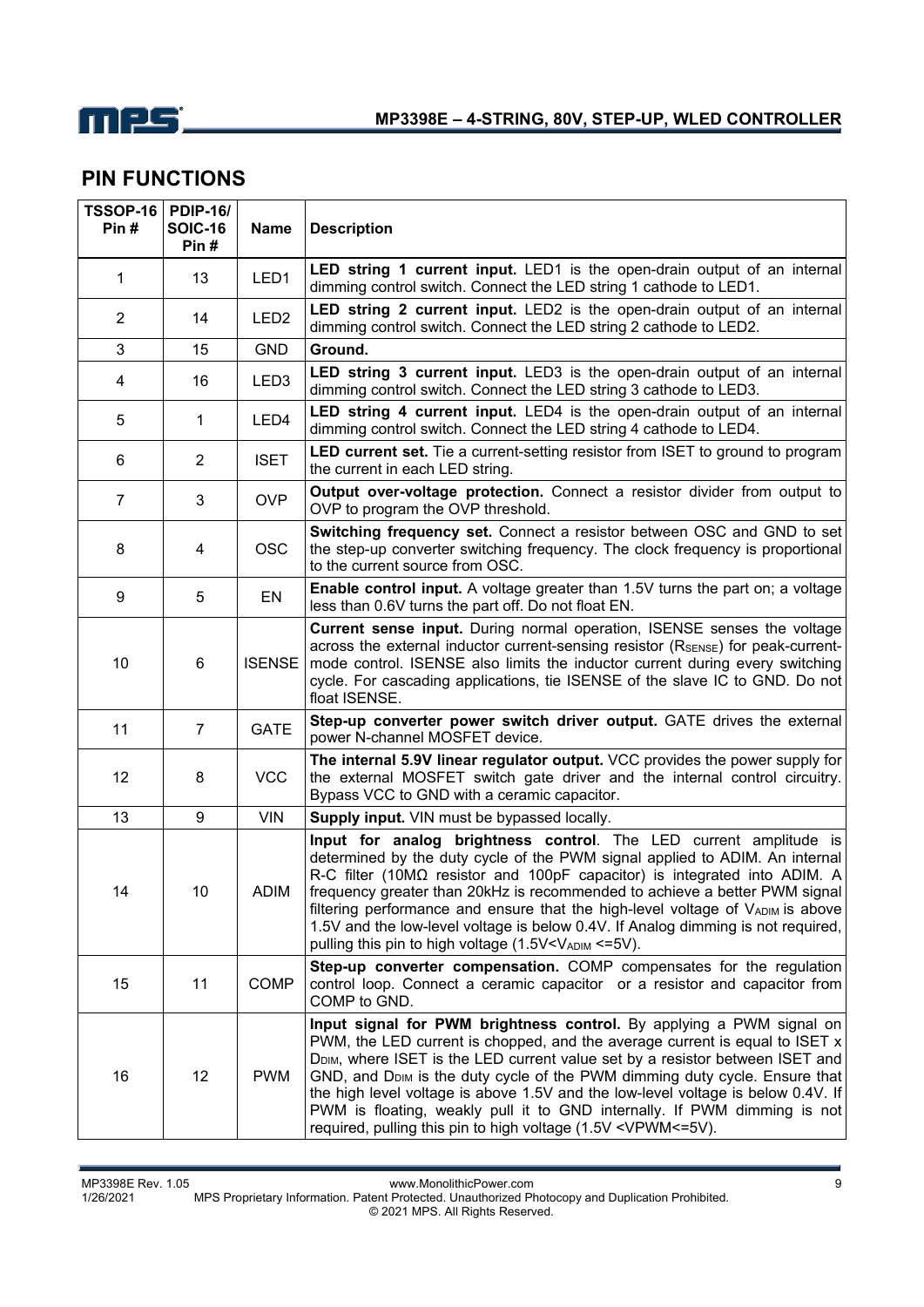

## **BLOCK DIAGRAM**



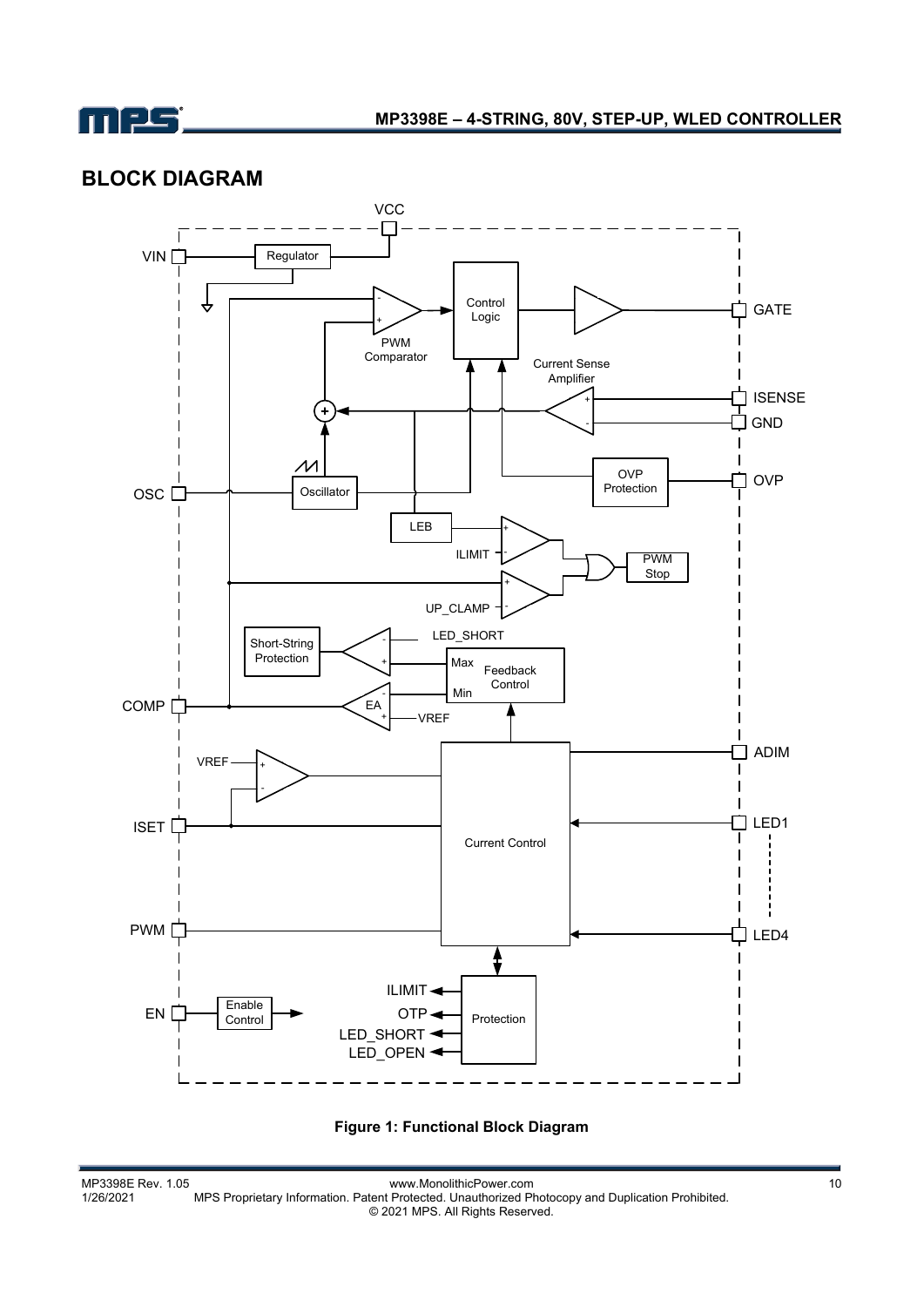

### **OPERATION**

The MP3398E is a programmable constant frequency, peak-current mode, step-up converter with 4-channel regulated current sources to drive an array of up to four strings of white LEDs.

#### **Internal 5.9V Regulator**

The MP3398E includes an internal linear regulator (VCC). When VIN is greater than 6.5V, this regulator outputs a 5.9V power supply to the external MOSFET switch gate driver and the internal control circuitry. The VCC voltage drops to 0V when the chip shuts down. The MP3398E features under-voltage lockout (UVLO). The chip is disabled until VCC exceeds the UVLO threshold. The UVLO hysteresis is approximately 350mV.

#### **System Start-Up**

When enabled, the MP3398E checks the topology connection first. The chip monitors the over-voltage protection (OVP) pin to determine if the Schottky diode is connected or if the boost output is shorted to GND. An OVP voltage higher than 55mV allows the chip to switch normally; otherwise, switching is disabled. The MP3398E also checks other safety limits, including UVLO, over-temperature protection (OTP), and over-current protection (OCP) after passing the OVP test. If all protection tests pass, the chip then begins boosting the step-up converter with an internal soft start.

It is recommended that the enable signal occur after the establishment of the input voltage and PWM dimming signal during the start-up sequence to prevent a large inrush current.

### **Step-Up Converter**

At the beginning of each switching cycle, the internal clock turns on the external MOSFET. During normal operation, the minimum turn-on time is around 150ns. A stabilizing ramp added to the output of the current sense amplifier prevents subharmonic oscillations for duty cycles greater than 50%. This result is fed into the PWM comparator. When the summed voltage reaches the output voltage of the error amplifier ( $V_{\text{COMP}}$ ), the external MOSFET turns off.

The output voltage of the internal error amplifier is an amplified signal of the difference between the reference voltage and the feedback voltage. The converter chooses the lowest active LEDX pin voltage automatically to provide a high enough bus voltage to power all of the LED arrays.

If the feedback voltage drops below the reference, the output of the error amplifier increases. This results in more current flowing through the MOSFET, increasing the power delivered to the output and forming a closed loop that regulates the output voltage.

Under light-load operation, especially in the case of  $V_{\text{OUT}} \approx VIN$ , the converter runs in pulseskipping mode. In this mode, the MOSFET turns on for a minimum on time, and then the converter discharges the power to the output for the remaining period. The external MOSFET remains off until the output voltage needs to be boosted again.

### **Dimming Control**

The MP3398E provides two dimming methods: PWM and analog dimming mode.

For PWM dimming, apply a PWM signal to PWM. The LED current is chopped by this PWM signal, and the average LED current is equal to ISET x  $D_{\text{DIM}}$ , where  $D_{\text{DIM}}$  is the duty cycle of the PWM dimming signal, and ISET is the LED current amplitude.

For analog dimming, apply a PWM signal to ADIM. An internal R-C filter (10MΩ resistor and 100pF capacitor) is integrated to ADIM. This PWM signal is filtered to the DC voltage by the internal R-C filter. The LED current amplitude is equal to ISET x  $D_{DIM}$ , where  $D_{DIM}$  is the duty cycle of the PWM dimming signal, and ISET is the LED current amplitude. A PWM signal 20kHz or higher is recommended for better filtering.

### **Operation Switching Frequency**

The converter operating frequency is set through an external resistor on OSC. This helps optimize both the size of the external components and the system efficiency.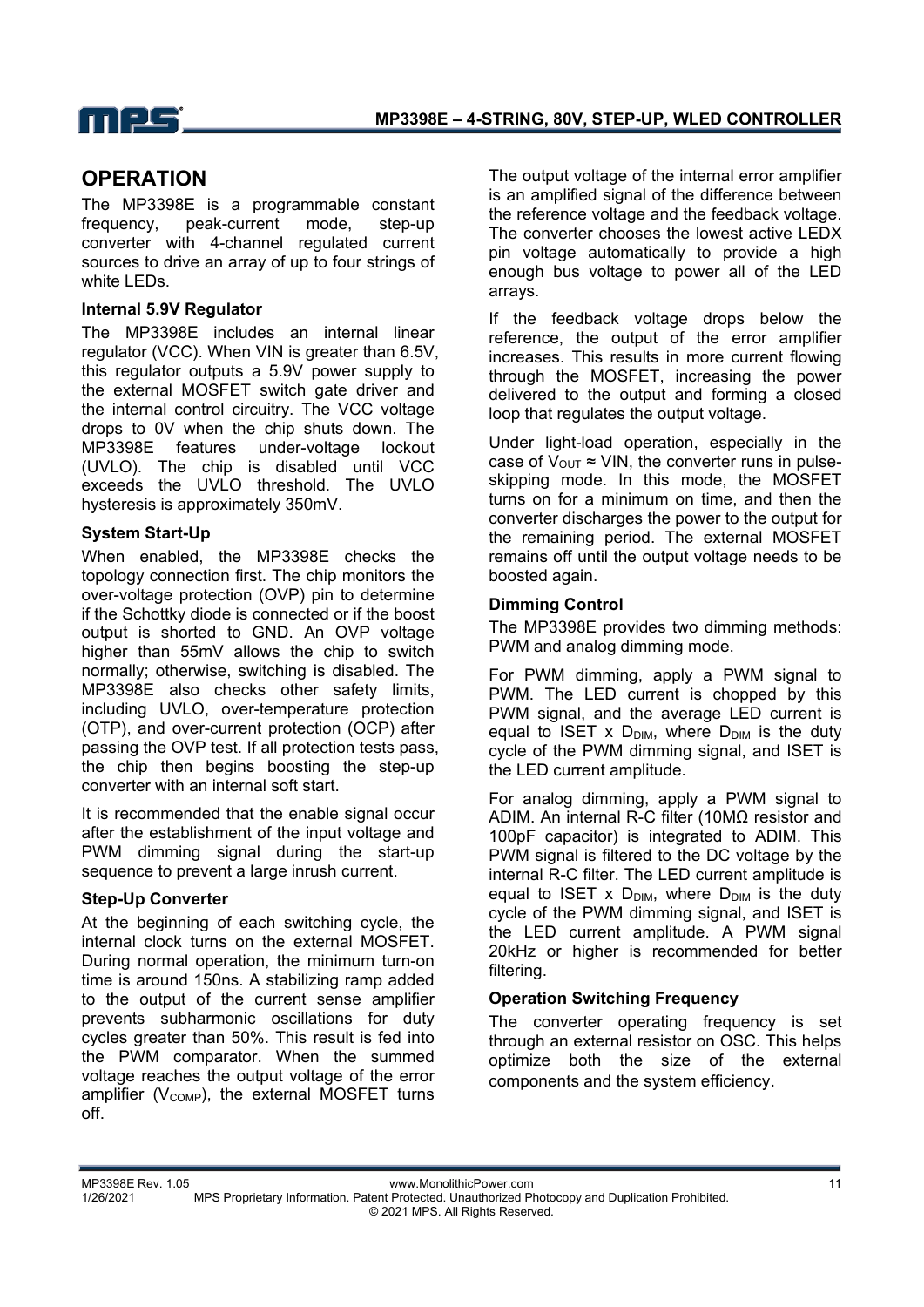



#### **Open-String Protection**

Open-string protection is achieved through detecting the voltage of OVP and LED (1 to 4). If one or more strings are open, the respective LEDX pins are pulled to ground, and the IC continues charging the output voltage until it reaches the over-voltage protection (OVP) threshold. If the OVP point has been triggered, the chip stops switching and marks off the strings that have an LEDX pin voltage lower than 200mV. Once marked, the remaining LED strings force the output voltage back into tight regulation. The string with the largest voltage drop determines the output regulation.

The MP3398E always attempts to light at least one string. If all strings are open, the MP3398E shuts down the step-up converter. The strings remain in this marked state until the chip resets.

#### **Short-String Protection**

The MP3398E monitors the LEDX pin voltages to determine if a short-string fault has occurred. If one or more strings are shorted, the respective LEDX pins tolerate high-voltage stress. If an LEDX pin voltage is higher than the protection threshold, this condition triggers the detection of a short-string fault. When a shortstring fault remains for 10ms, the fault string is marked off and disabled. Once a string is marked off, it disconnects from the output voltage loop until VIN or EN restarts.

To prevent mistriggering a short LED protection when the LED string is open, the short LED protection function is disabled when  $V_{LEDX}$  of all used LED channels is higher than 2.1V.

#### **Cycle-by-Cycle Current Limit**

To prevent the external components from exceeding their current stress ratings, the IC employs cycle-by-cycle current-limit protection. When the current exceeds the current limit value, the IC latches off until the power resets.

#### **Short Inductor/Diode Protection**

When the external inductor or diode is shorted. the IC provides protection by detecting the current flowing through the power MOSFET. When the current sense voltage across the sense resistor (connected between ISENSE and GND) reaches the current protection threshold and lasts for eight switching cycles, the IC stops switching and latches.

#### **Thermal Shutdown**

To prevent the IC from operating at exceedingly high temperatures, thermal shutdown is implemented by monitoring the silicon die temperature. When the die temperature exceeds the threshold  $(T<sub>ST</sub>)$ , the IC latches off until the power resets.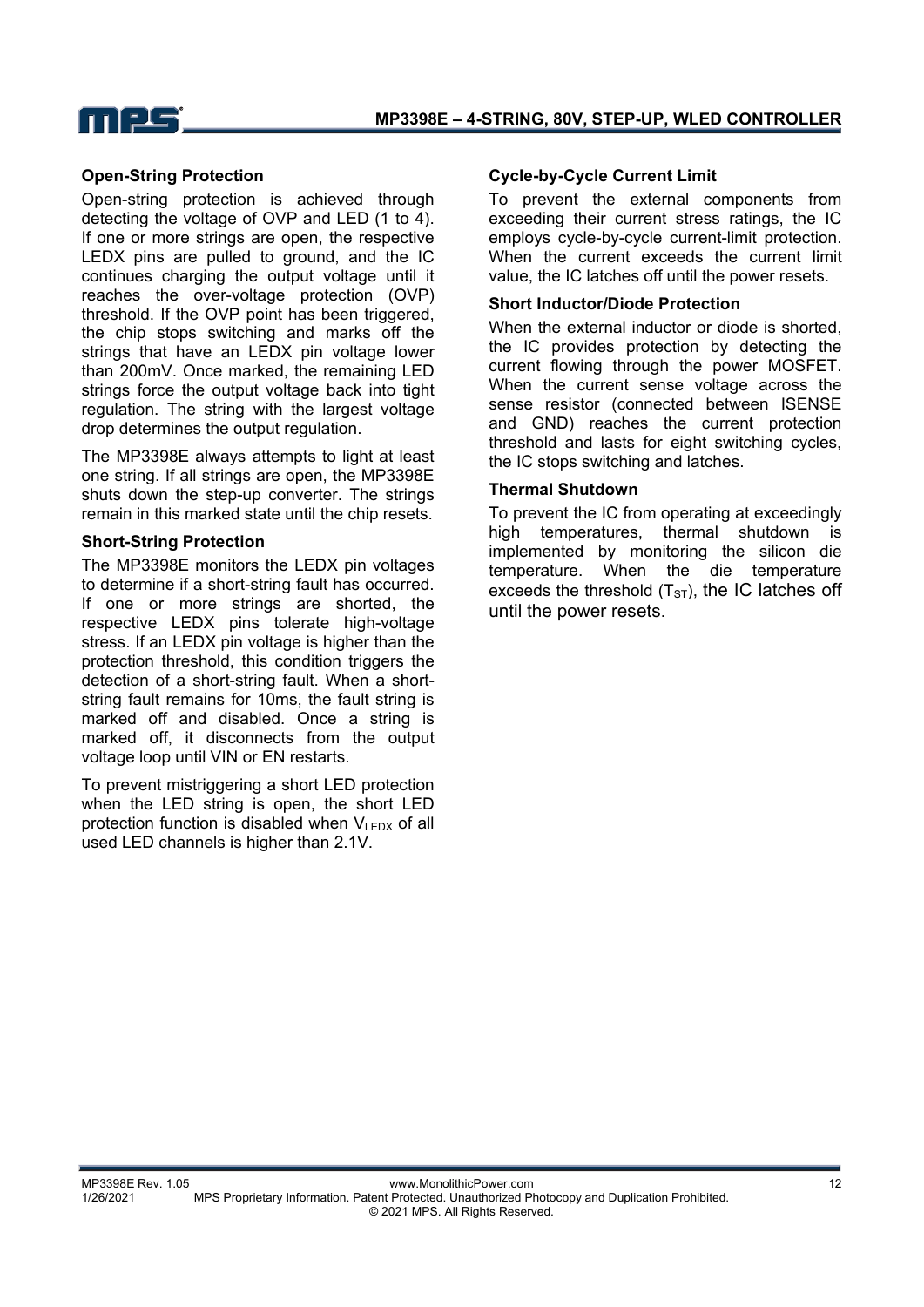

### **APPLICATION INFORMATION**

#### **Selecting the Switching Frequency**

The switching frequency of the step-up converter is recommended to be between 100kHz and 900kHz for most applications. A resistor on OSC sets the internal oscillator frequency for the step-up converter according to Equation (1):

$$
F_{\text{sw}}(\text{kHz}) = \frac{38200}{R_{\text{osc}}(\text{k}\Omega)}\tag{1}
$$

For  $R<sub>osc</sub> = 100kΩ$ , the switching frequency is set to 382kHz.

### **Setting the LED Current**

The current in each LED string can be set through the current setting resistor on ISET and can be calculated with Equation (2):

$$
ILED(mA) = \frac{20362}{R_{ISET}(k\Omega)}
$$
 (2)

For R<sub>ISET</sub> = 100.8kΩ, the LED current is set to 202mA. Do not leave ISET open.

#### **Selecting the Input Capacitor**

The input capacitor reduces the surge current drawn from the input supply and the switching noise from the device. The input capacitor impedance at the switching frequency should be less than the input source impedance to prevent the high-frequency switching current from passing through to the input. Ceramic capacitors with X5R or X7R dielectrics are recommended for their low ESR and small temperature coefficients. For most applications, use a 4.7μF ceramic capacitor in parallel with a 220µF electrolytic capacitor.

#### **Selecting the Inductor and Current-Sensing Resistor**

A larger value inductor results in less ripple current and lower peak inductor current, which reduces stress on the N-channel MOSFET. However, the larger value inductor has a larger physical size, a higher series resistance, and a lower saturation current. Choose an inductor that will not saturate under the worst-case load conditions. Select the minimum inductor value to ensure that the boost converter works in continuous conduction mode with high efficiency and good EMI performance.

Calculate the required inductance value using Equation (3) and Equation (4):

$$
L \ge \frac{\eta \times V_{\text{OUT}} \times D \times (1-D)^2}{2 \times f_{\text{SW}} \times I_{\text{LOAD}}}
$$
\n
$$
D = 1 - \frac{V_{\text{IN}}}{V_{\text{OUT}}}
$$
\n(3)

$$
(\mathbf{4})
$$

Where  $V_{IN}$  and  $V_{OUT}$  are the input and output voltages,  $f_{SW}$  is the switching frequency,  $I_{LOAD}$  is the LED load current, and η is the efficiency.

The switching current is used for peak-currentmode control. To avoid reaching the current limit, the voltage across the sensing resistor  $(R_{\text{SENSE}})$  must be less than 80% of the current limit voltage  $(V_{\text{SPNSF}})$  in the worst-case scenario. Calculate  $R_{\text{SENSE}}$  and  $I_{\text{L(PEAK)}}$  with Equation (5) and Equation (6):

$$
R_{\text{SENSE}} = \frac{0.8 \times \text{VSENSE}}{I_{L(PEAR)}} \tag{5}
$$

$$
I_{L(PEAK)} = \frac{V_{OUT} \times I_{LOAD}}{\eta V_{IN}} + \frac{V_{IN} \times (V_{OUT} - V_{IN})}{2 \times L \times F_{SW} \times V_{OUT}}
$$
(6)

### **Selecting the Power MOSFET**

The MP3398E is capable of driving a wide variety of N-channel power MOSFETS. The critical parameters of selection for a MOSFET are maximum drain-to-source voltage  $(V_{DS(MAX)})$ , maximum current  $(I_{D(MAX)})$ , on resistance  $(R_{DS(ON)})$ , gate source charge  $(Q_{GS})$  and gate drain charge  $(Q_{GD})$ , and total gate charge  $(Q_G)$ .

Ideally, the off-state voltage across the MOSFET is equal to the output voltage. Considering the voltage spike when it turns off,  $V_{DS(MAX)}$  should be greater than 1.5 times the output voltage.

The maximum current through the power MOSFET occurs at the minimum input voltage and the maximum output power. The maximum RMS current through the MOSFET is given using Equation (7) and Equation (8):

$$
I_{\text{RMS(MAX)}} = I_{\text{IN(MAX)}} \times \sqrt{D_{\text{MAX}}} \tag{7}
$$

$$
D_{\text{max}} \approx \frac{V_{\text{out}} - V_{\text{IN(MIN)}}}{V_{\text{out}}}
$$
 (8)

The current rating of the MOSFET should be greater than 1.5  $\times$  I<sub>RMS</sub>.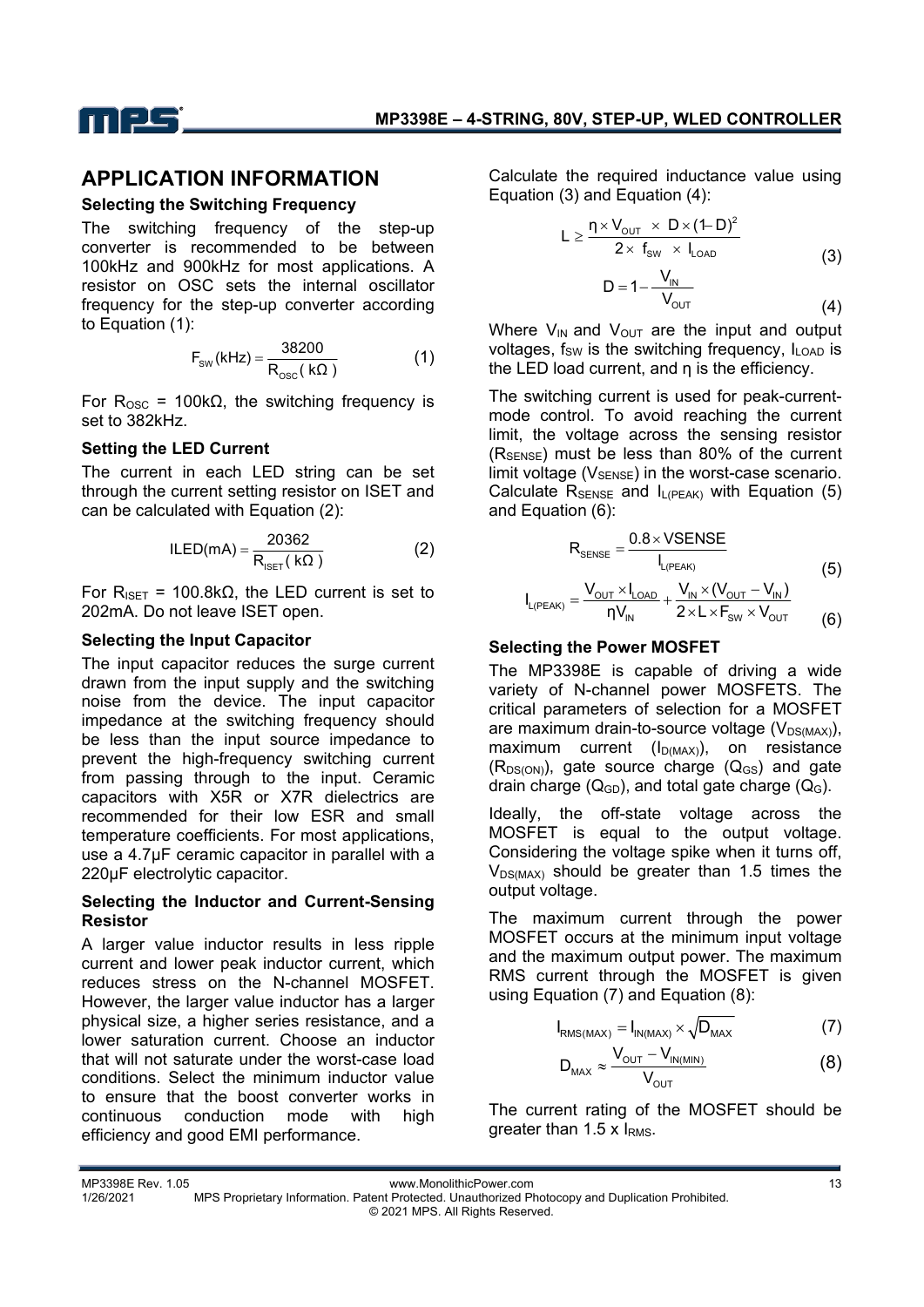



The on resistance of the MOSFET determines the conduction loss, which is given by Equation (9):

$$
P_{\text{cond}} = I_{\text{RMS}}^{2} \times R_{\text{DS (on)}} \times k \tag{9}
$$

Where k is the temperature coefficient of the MOSFET.

The switching loss is related to  $Q<sub>GD</sub>$  and  $Q<sub>GSI</sub>$ , which determine the commutation time.  $Q_{GS1}$  is the charge between the threshold voltage and the plateau voltage when a driver charges the gate, which can be read in the  $V_{GS}$  vs.  $Q_G$  chart in the MOSFET datasheet.  $Q_{GD}$  is the charge during the plateau voltage. These two parameters are needed to estimate the turn-on and turn-off losses and can be calculated with Equation (10):

$$
P_{SW} = \frac{Q_{GS1} \times R_G}{V_{DR} - V_{TH}} \times V_{DS} \times I_{IN} \times f_{SW} +
$$
  

$$
\frac{Q_{GD} \times R_G}{V_{DR} - V_{PLT}} \times V_{DS} \times I_{IN} \times f_{SW}
$$
 (10)

Where  $V_{TH}$  is the threshold voltage,  $V_{PLT}$  is the plateau voltage,  $V_{DS}$  is the drain-source voltage, and  $R<sub>G</sub>$  is the gate resistance.  $R<sub>G</sub>$  is recommended to be 10-20Ω.

Please note that calculating the switching loss is the most difficult part of loss estimation. The formula above provides a simplified equation. For more accurate estimates, the equation becomes much more complex.

The total gate charge  $(Q_G)$  is used to calculate the gate drive loss and can be calculated with Equation (11):

$$
P_{DR} = Q_G \times V_{DR} \times f_{SW}
$$
 (11)

Where  $V_{DR}$  is the drive voltage.

### **Selecting the Output Capacitor**

The output capacitor keeps the output voltage ripple small and ensures feedback loop stability. The output capacitor impedance must be low at the switching frequency. Ceramic capacitors with X7R dielectrics are recommended for their low ESR characteristics. A 4.7μF ceramic capacitor in parallel with a 22~47μF electrolytic capacitor is sufficient for most applications.

#### **Setting the Over-Voltage Protection (OVP)**

Open-string protection is achieved through the detection of the voltage on OVP. In some cases, an LED string failure results in the feedback voltage always being zero. The MP3398E continues boosting the output voltage higher and higher. If the output voltage reaches the programmed OVP threshold, the protection is triggered.

To ensure that the chip functions properly, an appropriate OVP voltage is required. The recommended OVP point is about 1.1 to 1.2 times higher than the output voltage for normal operation. The OVP voltage is set by an external resistor on OVP and can be calculated with Equation (12):

$$
V_{_{OVP}} = 2(V) \times (1 + \frac{R_{_{HIGH}}}{R_{_{LOW}}})
$$
 (12)

### **Expanding LED Channels**

The MP3398E can expand the number of LED channels by using two or three ICs in parallel. To connect two ICs for a total of eight LED strings, tie the VCC pins of the master IC and the slave IC together to power the slave IC internal logic circuitry. Tie the COMP pins of the slave IC and the master IC together to regulate the voltage of all eight LED strings. The slave IC MOSFET driving signal is not used; the boost converter can be driven by the master IC only. Do not leave the ISENSE of the slave IC floating; tie it to ground. Apply the EN and DIM signals to both ICs.

#### **PCB Layout Guidelines**

Efficient PCB layout is critical for stable operation and reducing EMI noise. For best results, follow the guidelines below:

- 1. Ensure that the loop among the external MOSFET, the output diode, and the output ceramic capacitor is as small and short as possible since it carries a high-frequency pulse current.
- 2. Separate the power ground (PGND) and signal ground (GND) to reduce noise affection.
- 3. Connect PGND and GND together. All logic signals refer to the signal ground.
- 4. Place ceramic capacitors as close to VIN and VCC as possible.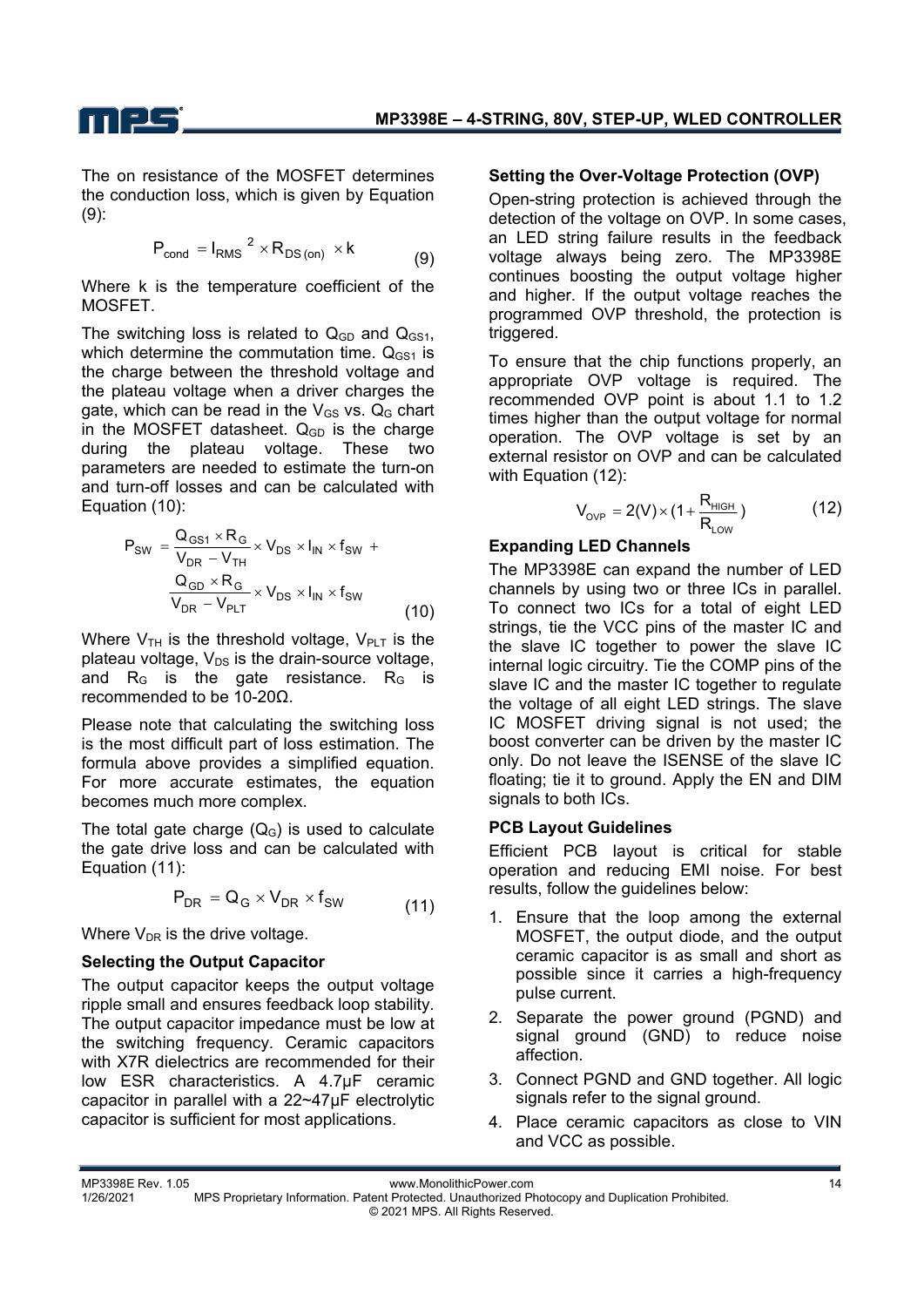



## **TYPICAL APPLICATION CIRCUIT**

**Figure 2: 4-String, 20 LEDs in Series, 120mA/String Application** 

**NOTE:** Some components are reasonably adjustable based on real cases.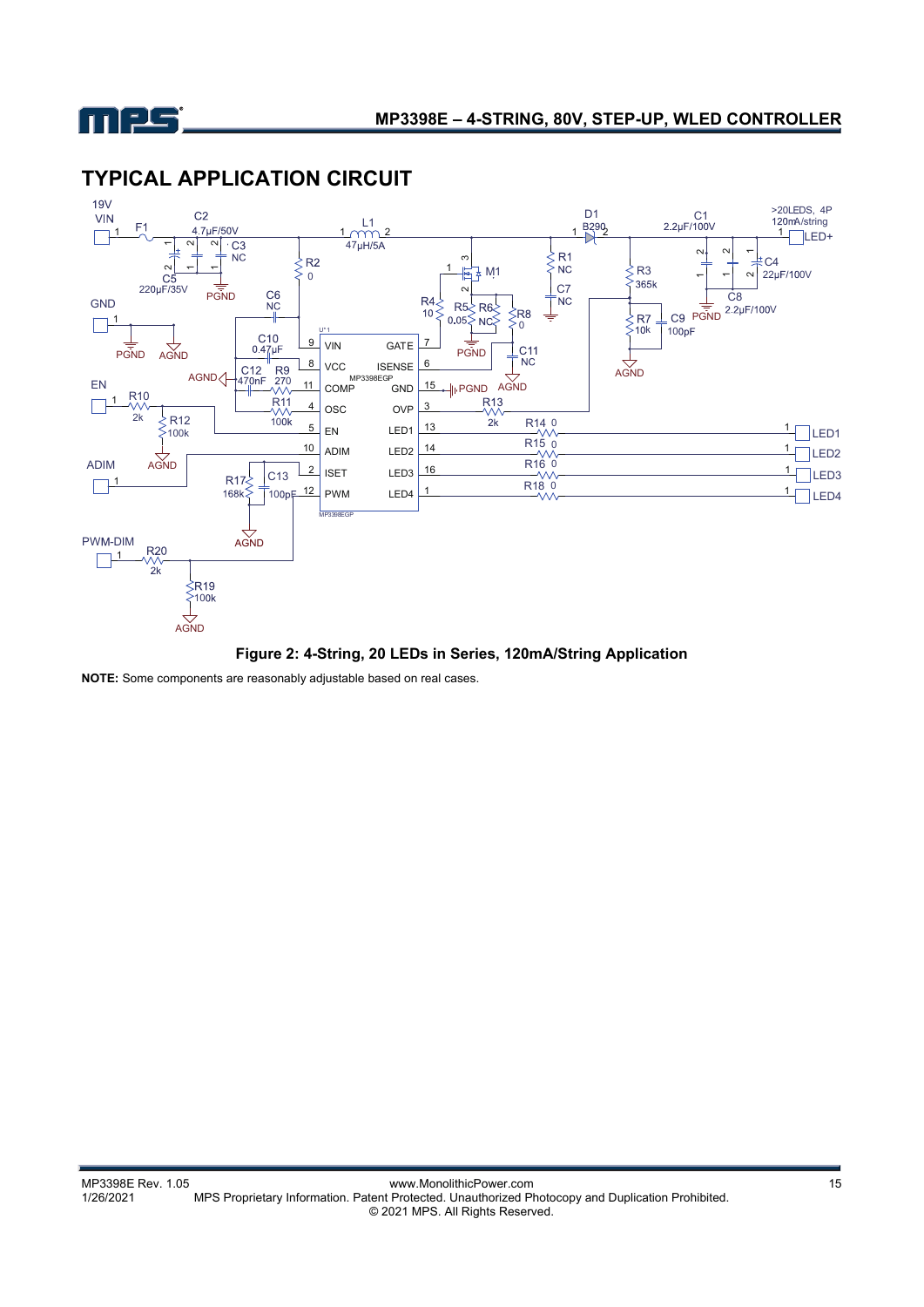

## **PACKAGE INFORMATION**

**TSSOP-16 EP** 





TOP VIEW **RECOMMENDED LAND PATTERN** 



**FRONT VIEW SIDE VIEW**



**BOTTOM VIEW**





DETAIL "A"

#### NOTE:

**1) ALL DIMENSIONS ARE IN MILLIMETERS. 2) PACKAGE LENGTH DOES NOT INCLUDE MOLD FLASH, PROTRUSION OR GATE BURR. 3) PACKAGE WITDH DOES NOT INCLUDE INTERLEAD FLASH OR PROTRUSION. 4) LEAD COPLANARITY (BOTTOM OF LEADS AFTER FORMING) SHALL BE 0.10 MILLIMETERS MAX. 5) DRAWING CONFORMS TO JEDEC MO-153, VARIATION ABT. 6) DRAWING IS NOT TO SCALE.**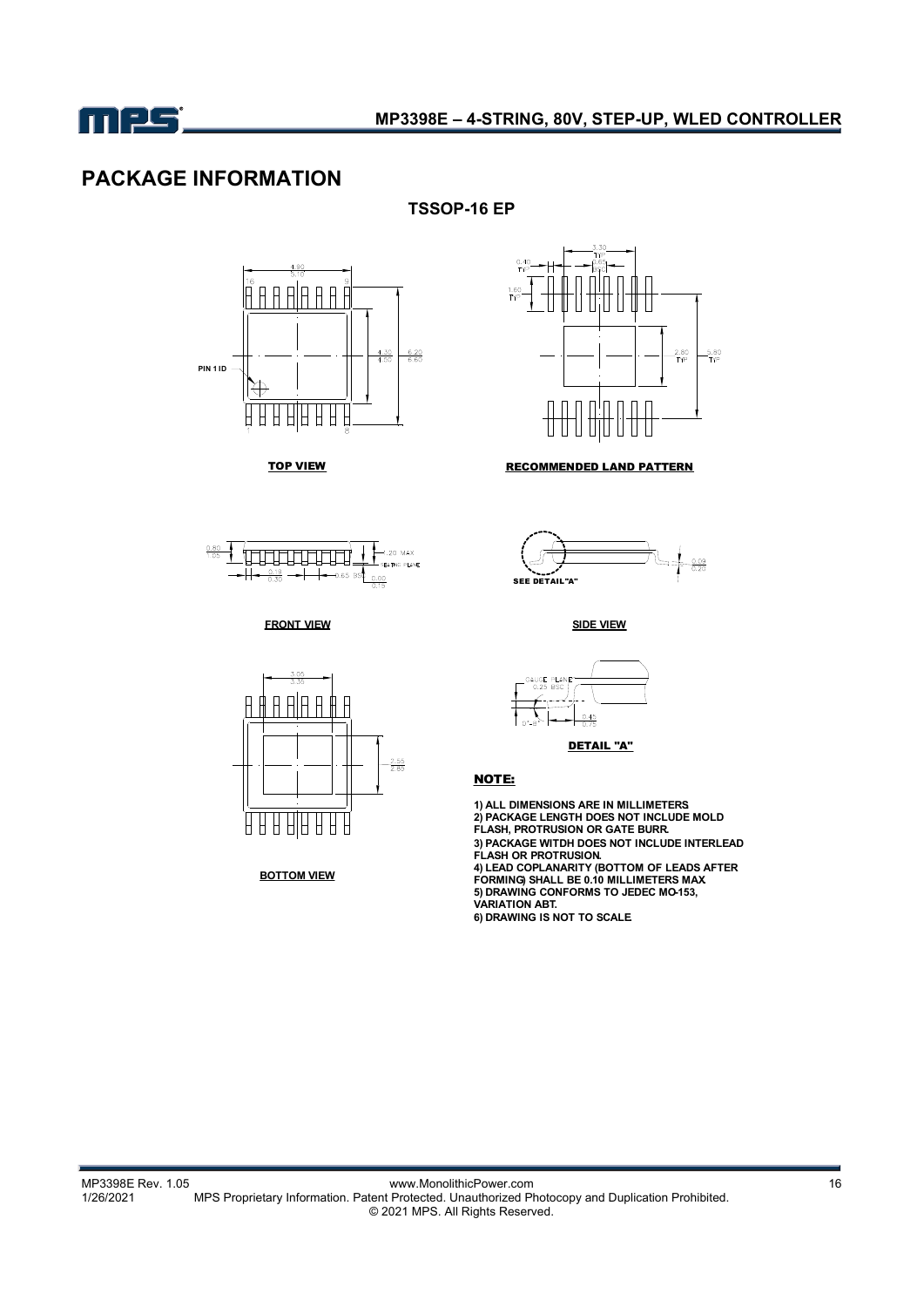

**0.045(1.14) 0.070(1.78) 0.017(0.44) 0.021(0.53)**

## **PACKAGE INFORMATION** *(continued)*





FRONT VIEW **SIDE VIEW** 

#### NOTE:

**1) CONTROL DIMENSION IS IN INCHES. DIMENSION IN BRACKET IS IN MILLIMETERS.**

**2) PACKAGE LENGTH AND WIDTH DO NOT INCLUDE MOLD FLASH, OR PROTRUSIONS.**

**0.118(3.00)**

**3) DRAWING CONFORMS TO JEDEC MS-001.VARIATION BB.**

**0.100(2.54) BSC**

**4) DRAWING IS NOT TO SCALE.**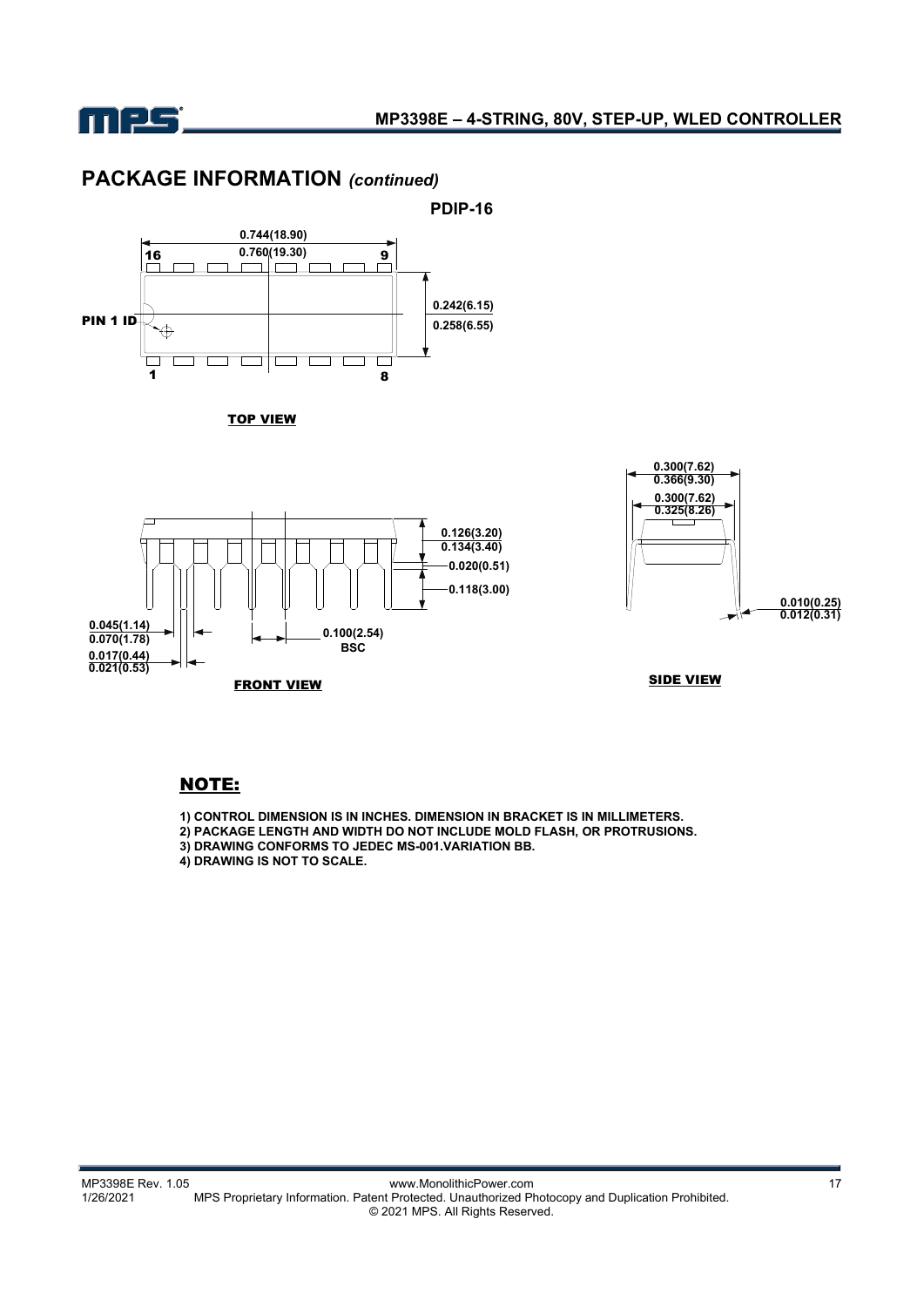

# **PACKAGE INFORMATION**